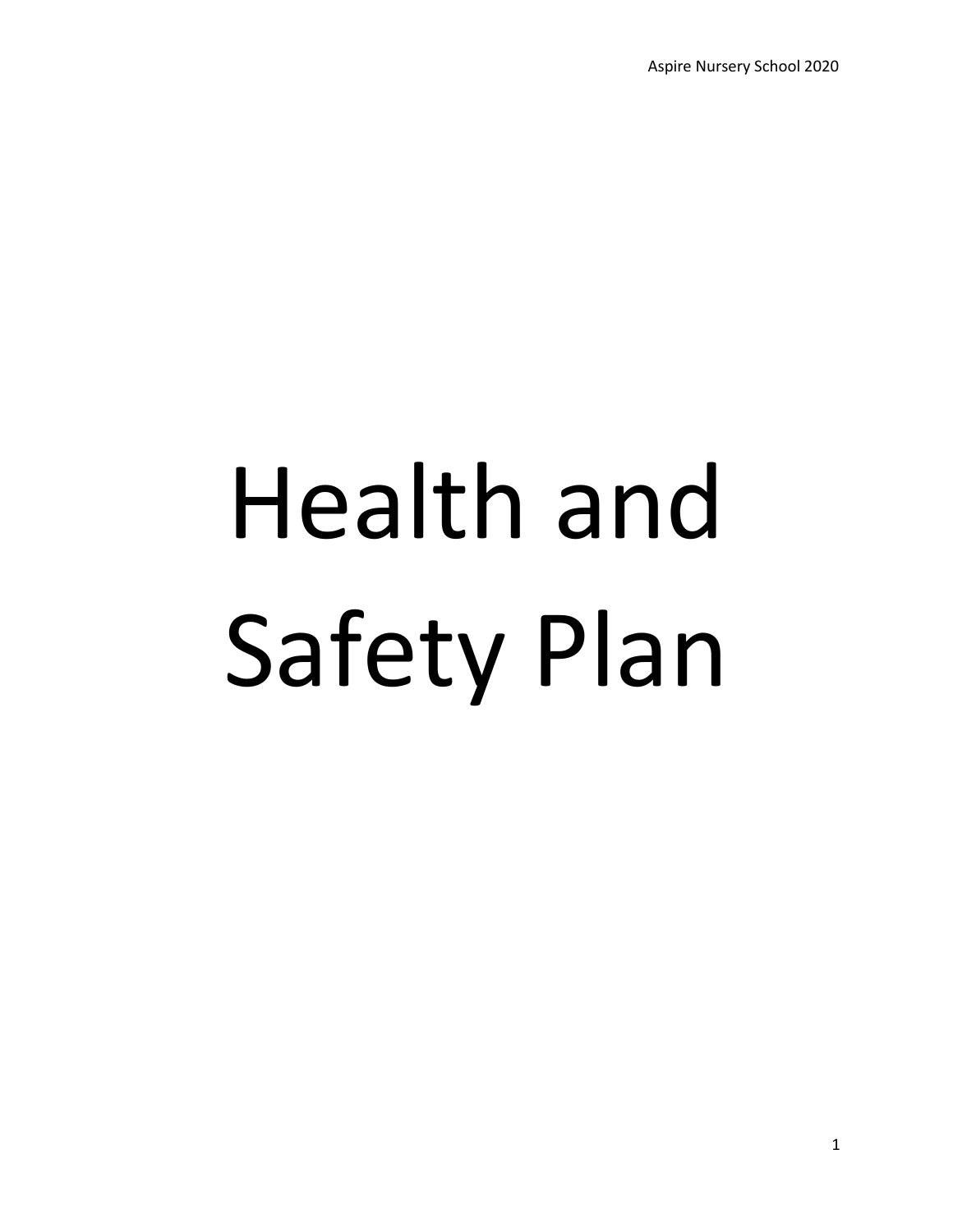# Dear families,

According to Governor Wolf, schools governed by the Pennsylvania Department of Education are required to provide and follow a health and safety plan in order to prevent any illness and the spreading of germs, in the facility. This plan will align with the recommended CDC guidelines for schools.

## **Drop Off - Line**

Upon arrival, teachers will escort students in the drop off - line. Parents or alternate person/s (listed on the emergency contact form) are to remain in their cars in order to maintain a smooth flow.

Parents are not to bring their child to the entrance of Aspire or enter the building. Parents and teachers are required to wear masks, unless the parent has documented medical reason, during this transition.

Teachers and staff will use a forehead thermometer to take your child's temperature per CDC protocol to ensure that your child is fever free.

Students will wash hands before entering the classroom and will be encouraged to refrain from touching his/her face.

# **Pick Up Line**

After your child has washed his/her hands, teachers and staff will escort your child and meet you at your car at the end of your child's school day. Parents are to remain in their cars and to stay in the pick - up line.

## **Health and Safety**

Teachers and staff will be disinfecting bathrooms, classroom tables, chairs, smartboards and toys, at the end of each day to prevent the spread of germs. The school's cleaning team will continue to disinfect the school 3 times per week, after school hours.

The number of occupants in communal spaces and classrooms will be limited to 25 bodies, including students, teachers, visitors and therapists. Serving children is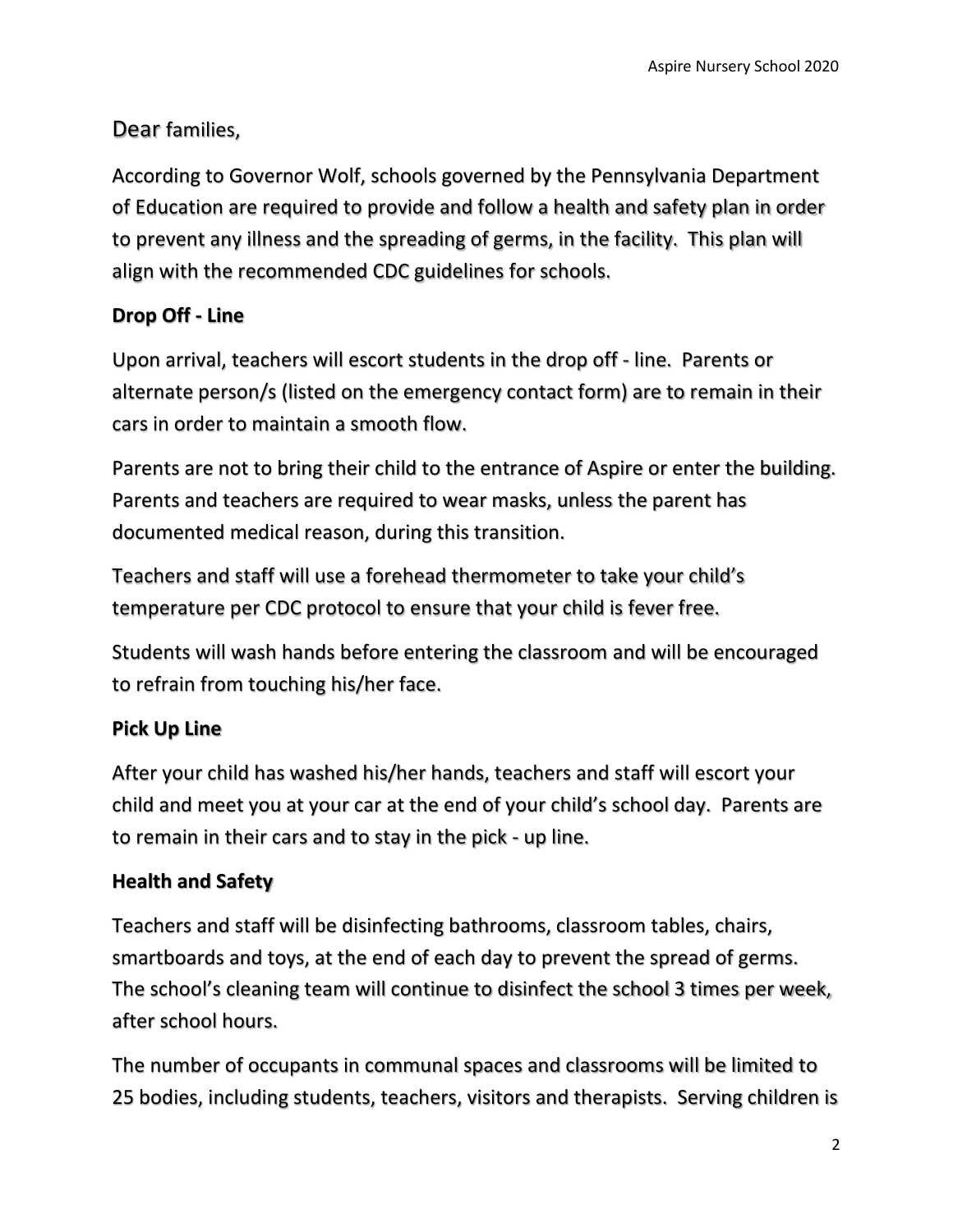Aspire's priority so visiting therapists from different districts and wrap around therapy will be limited or will need to follow a hybrid schedule to ensure student placement in the classroom.

At any time of the day, if your child is showing symptoms of being sick, the child will be isolated, and a parent/guardian will be notified for pick up.

Please know when to keep your child at home.

Please note that all students, staff, parents and visitors are **required** to wear a mask at all times when on school grounds. If your child cannot wear a mask due to a medical, mental health condition, or disability, we are required to have documentation of this on file in order for them to enter the school building without a mask. This documentation can be in the form of a doctor's note or noted on their treatment plan.

### **Monitoring Student, Staff and Parent Health**

In addition to sharing procedures for actions following a report of a positive case of COVID-19, the plan puts in place the following action steps to monitor the health of students and staff daily.

- Each day, all students and staff will have their temperatures checked.
- Parents will be encouraged to screen their children for symptoms before school.
- Hand sanitizer stations will be in place, along with signage regarding use of PPE.
- Where feasible, separate or multiple entrance/exit doors for staff and students.

#### **Quarantine Procedures**

In the event of a positive COVID – 19 case within the school building, there will be a school – wide mandatory 14 – day quarantine period and remote learning will start to take place, per the parent handbook.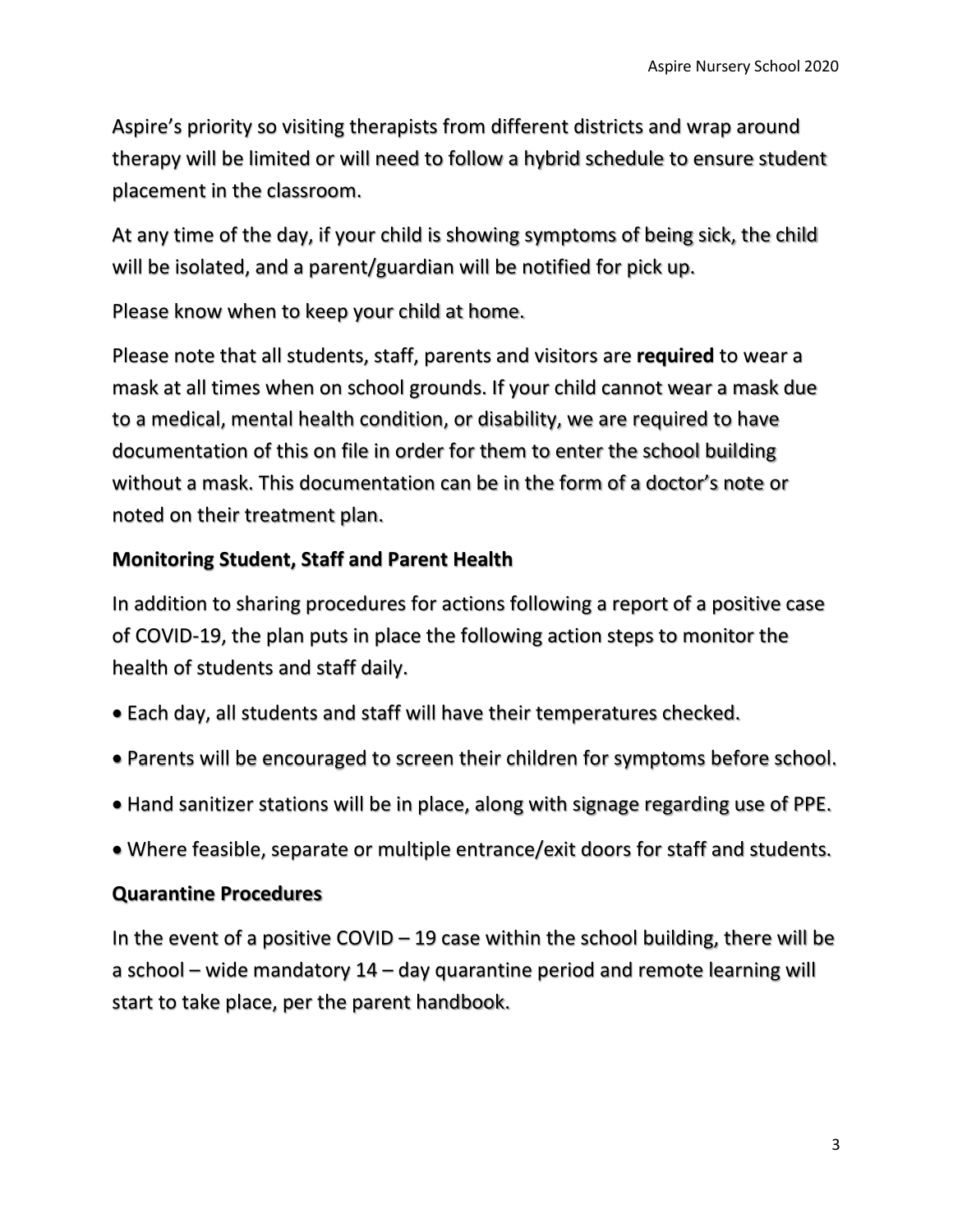In the event of encountering an individual with COVID  $-$  19 or traveling to a Red state, the student should quarantine for 14 days to ensure he/she is symptom – free.

Per the Department of Health, if you have traveled, or plan to travel, to an area where there are high amounts of COVID-19 cases, it is recommended that you stay at home for 14 days upon return to Pennsylvania. Aspire is requiring that your child quarantine and not return to school for 14 days upon return from the following states:

- Alabama
- Arizona
- Arkansas
- California
- Florida
- Georgia
- Idaho
- Iowa
- Kansas
- Louisiana
- Mississippi
- Missouri
- Nevada
- North Dakota
- Oklahoma
- South Carolina
- Tennessee
- Texas

# **Remote Learning**

Aspire will provide a remote learning option in the event of a mandated school closure or school – wide 14 day quarantine. See Parent Handbook for further details under *Schedule.*